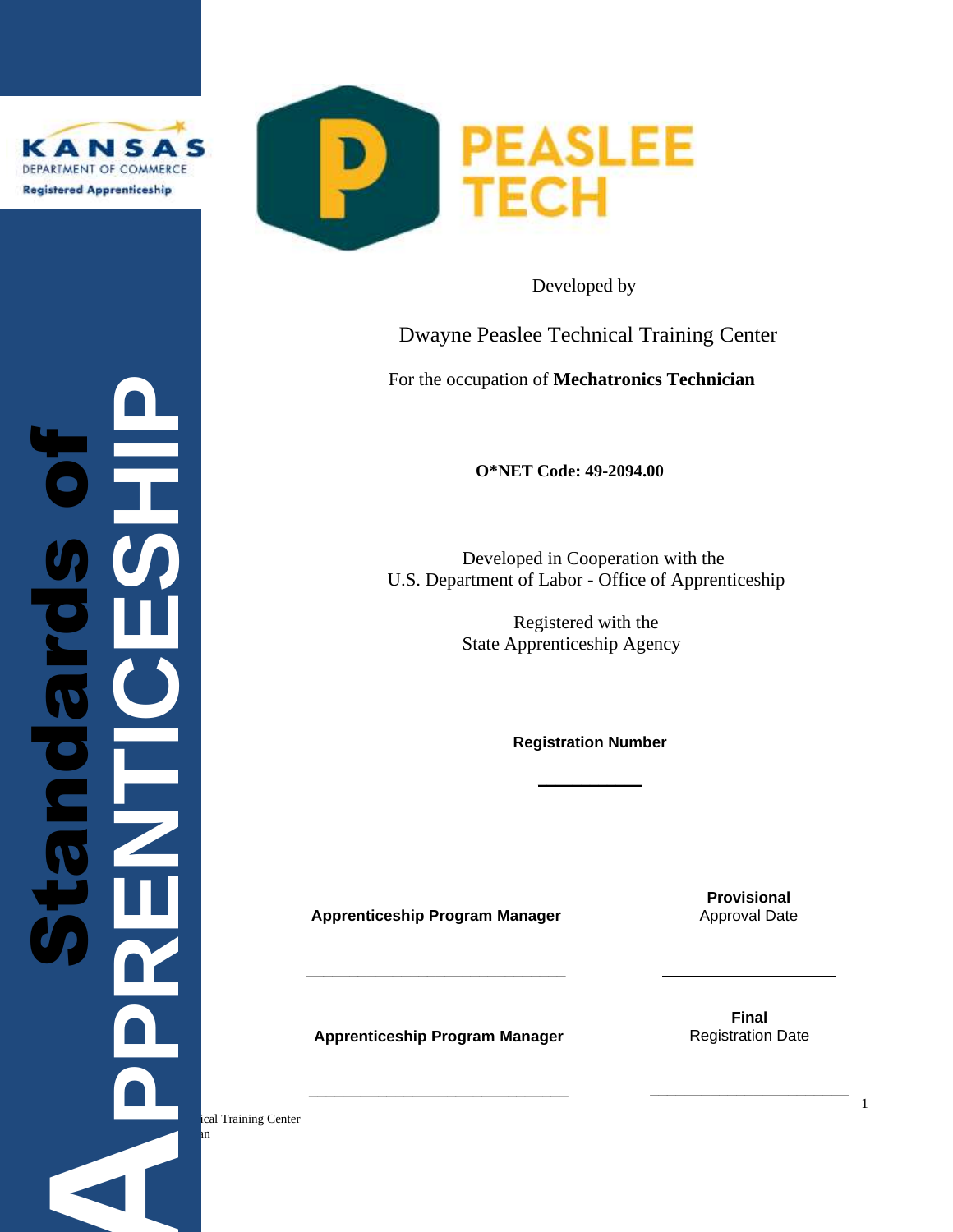# Contents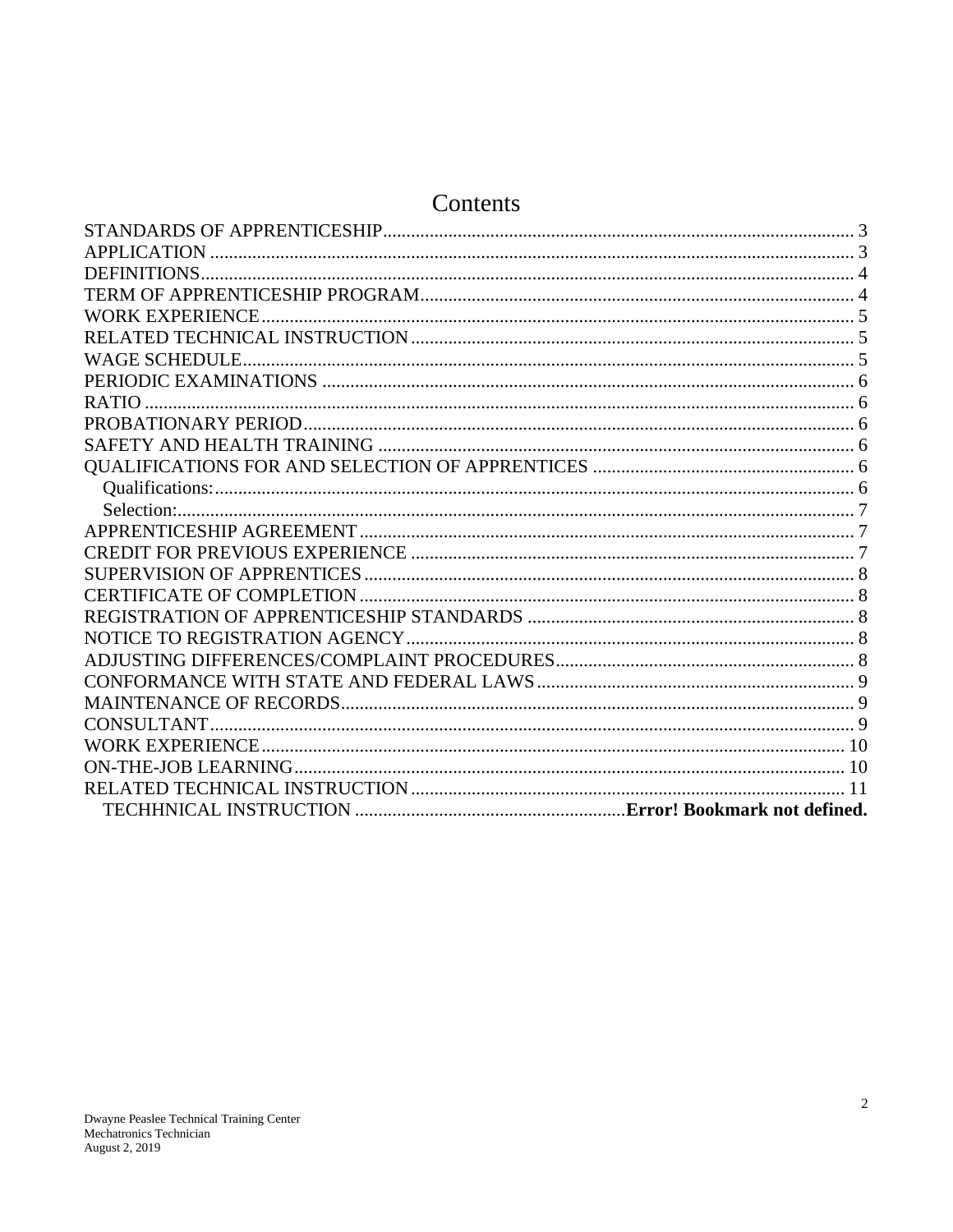# STANDARDS OF APPRENTICESHIP

# APPLICATION

<span id="page-2-1"></span><span id="page-2-0"></span>This Application for Approval of Standards of Apprenticeship is hereby officially submitted for approval to the Kansas Department of Commerce-Kansas Apprenticeship Council

on this **2nd** day of **August 2019**

**By signing this document, I certify that I or someone in my employ has the necessary experience, license(s) and certification(s) to conduct training in this occupation**.

> Dwayne Peaslee Technical Training Center 2920 Haskell Avenue, Lawrence, KS 66046

> > Employer or Company (Sponsor)

Jemin W. Helley

August 2, 2019 Signature and Date

Executive Director \_\_\_\_\_\_\_\_\_\_\_\_\_\_\_\_\_\_\_\_\_\_\_\_\_\_\_\_\_\_\_\_\_\_\_\_\_\_\_\_\_\_\_\_\_\_\_\_\_\_\_\_\_

Title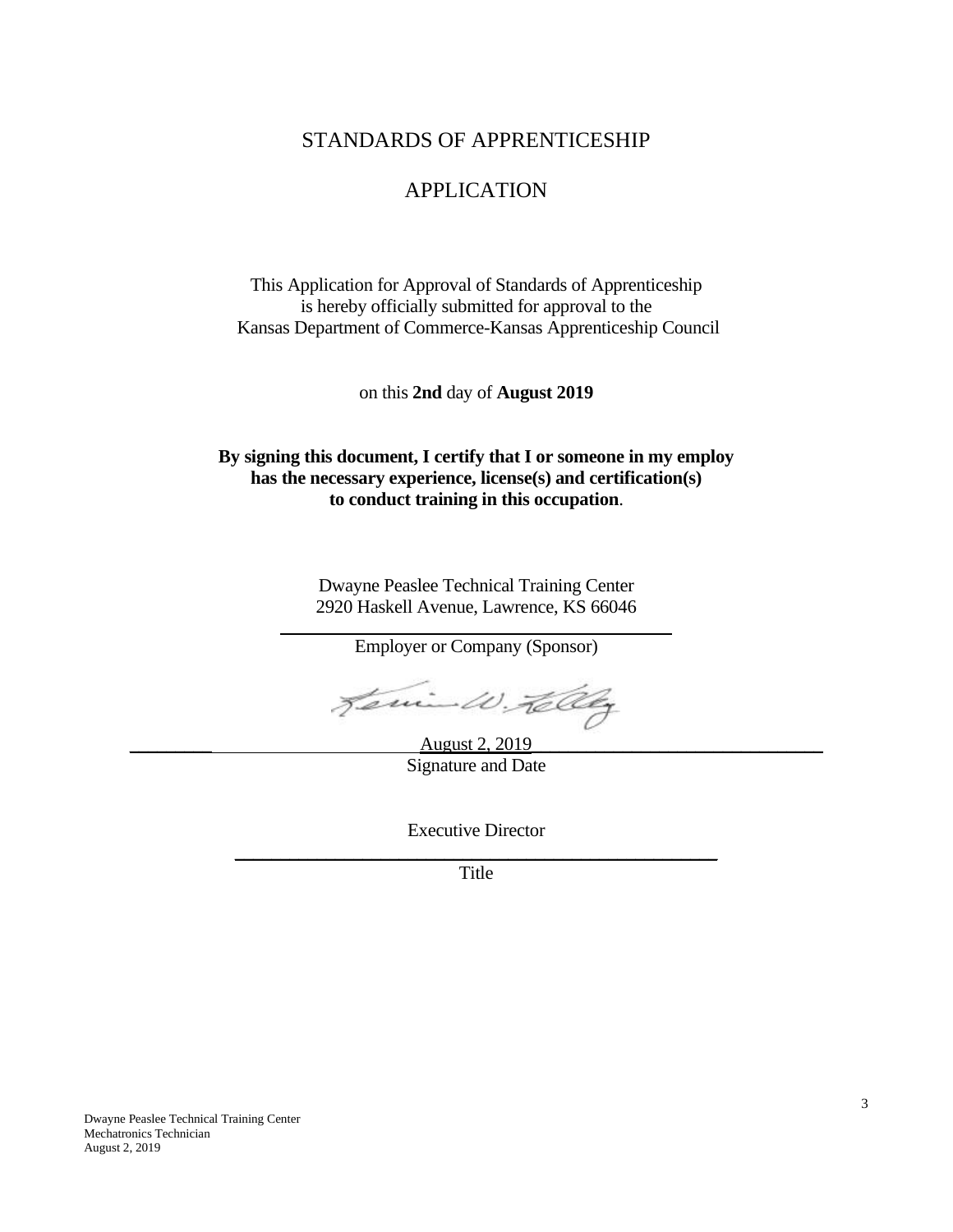#### <span id="page-3-0"></span>DEFINITIONS

| <b>EMPLOYER/</b><br><b>COMPANY</b>           | shall mean Dwayne Peaslee Technical Training Center (sponsors representative)                                                                                                                                                               |
|----------------------------------------------|---------------------------------------------------------------------------------------------------------------------------------------------------------------------------------------------------------------------------------------------|
| <b>APPRENTICESHIP</b><br><b>AGREEMENT</b>    | shall mean a written agreement between the employer and apprentice; each<br>agreement shall contain a clause, which makes these standards a part of such<br>agreement with the same effect as if expressly written therein.                 |
| <b>APPRENTICE</b>                            | shall mean an individual who has applied for and been accepted for an apprenticeship<br>to learn the trade of Mechatronics Technician, outlined in these standards, and who,<br>with the employer, has a written apprentice ship agreement. |
| <b>REGISTRATION</b><br><b>AGENCY</b>         | shall mean the Kansas Department of Commerce – State Apprenticeship Office.                                                                                                                                                                 |
| <b>STANDARDS OF</b><br><b>APPRENTICESHIP</b> | shall mean this entire document, including these definitions.                                                                                                                                                                               |

# TERM OF APPRENTICESHIP PROGRAM

<span id="page-3-1"></span>The term of apprenticeship, which for an individual apprentice may be measured either through the completion of the industry standard for on-the-job learning (at least 2,000 hours) (time-based approach), attainment of competency (competency-based approach), or a blend of the time-based and competency-based approaches (hybrid approach).

The **time-based approach** measures skill acquisition through the individual apprentice's completion of at least 2,000 hours of on-the-job learning as described in a work process schedule.

The **competency-based approach** measures skill acquisition through the individual apprentice's successful demonstration of acquired skills and knowledge, as verified by the program sponsor. Programs utilizing this approach must still require apprentices to complete a minimum of 2,000 hours or one (1) year of on-the-job learning. The program standards must address how on-the-job learning will be integrated into the program, describe competencies, and identify an appropriate means of testing and evaluation for such competencies.

The **hybrid approach** measures the individual apprentice's skill acquisition through a combination of specified minimum number of hours of on-the-job learning and the successful demonstration of competency as described in a work process schedule.

This program will utilize the **hybrid-based** approach. The term of apprenticeship shall be **6,000 hours** of reasonably continuous employment, including the probationary period, plus a minimum of 144 hours of related technical instruction each year of the term. In the event the apprentices are required to work overtime, they shall receive credit on the term of apprenticeship for only the actual hours worked.

The apprentice's progress in each phase of apprenticeship may be determined on the credited hours. Therefore, an apprentice who, by unusual aptitude and industry, or because of past education and/or practical experience, achieves the desired level of attainment in one phase of the apprenticeship in less than the time designated, may be advanced to the next phase. The determination of such achievement in less than the usual scheduled hours shall be made by the employer.

The employer intends and expects to give the apprentice continuous employment. However, the employer reserves the right to suspend the apprentice whenever conditions of business make that necessary. Any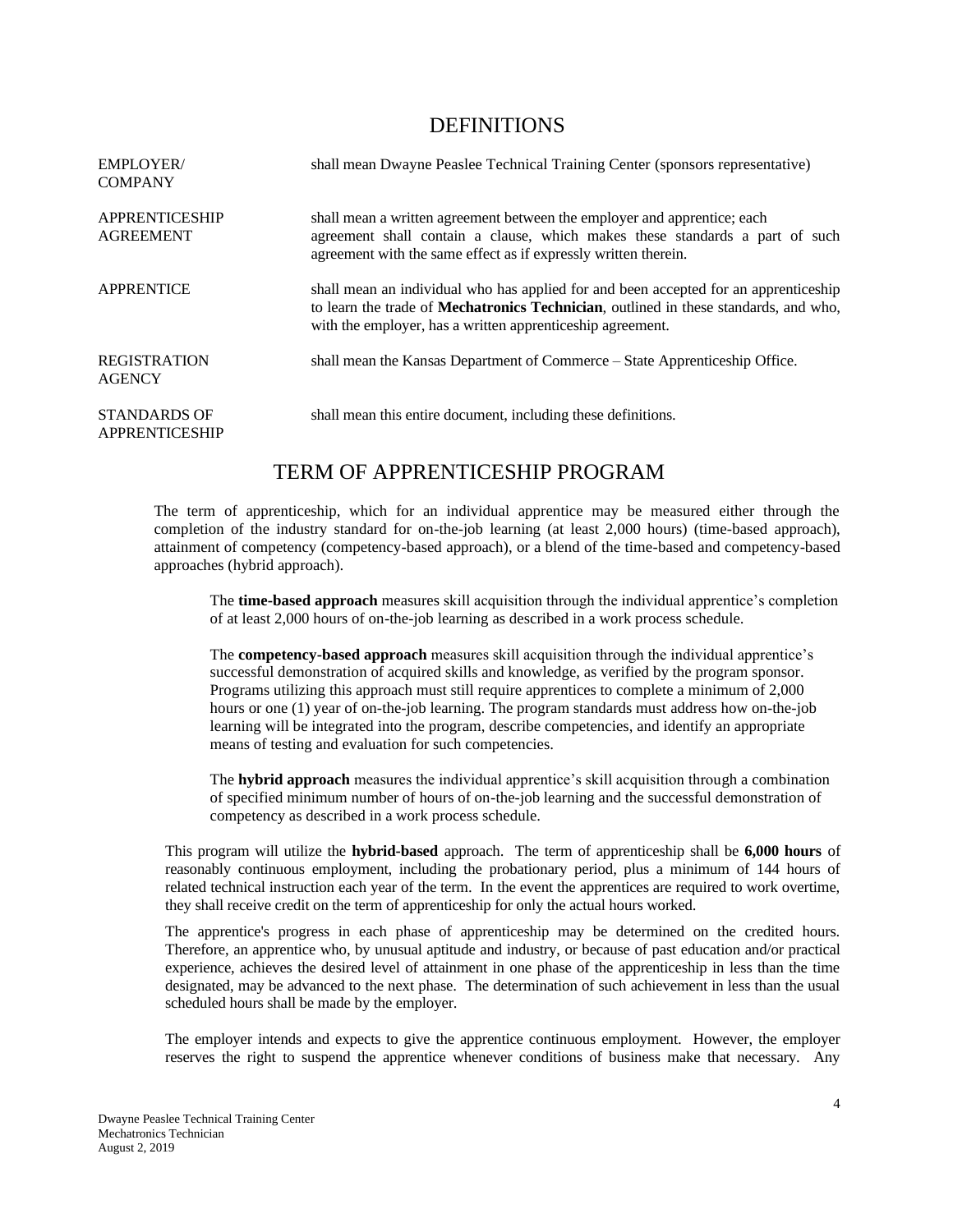apprentice whose term of apprenticeship is suspended for such reason will be given the opportunity of reemployment before an additional apprentice is employed.

### WORK EXPERIENCE

<span id="page-4-0"></span>The apprentice shall be taught the use, care and effective handling of all tools and equipment commonly used in the occupation. The apprentices shall be given work experience and training in the occupation to assure them the skill and proficiency that characterizes a qualified journey worker/mentor as herein defined. Such on-the-job learning (OJL) shall be carried on under the direction and guidance of a qualified journey worker/mentor in the occupation.

The workday and workweek for apprentices, and the conditions associated therewith, shall be the same as those of other classifications of employees within the company doing comparable work.

A schedule of work processes to be included in this training is attached hereto.

### RELATED TECHNICAL INSTRUCTION

<span id="page-4-1"></span>All apprentices shall be required to attend classes in subjects related to the occupation. One hundred forty-four (144) hours per year is normally considered necessary. These classes may be given during or outside the regular working hours, depending upon available facilities. All time spent in such classes after regular working hours shall not be considered as hours of work. If required to attend classes during the regular working hours, the apprentices shall be compensated at their regular hourly rate. If, for any reason, classroom instruction is not practicable, the related technical instruction may be conducted by means of distance learning, correspondence, electronic, or company-sponsored courses approved by the Registration Agency.

The amount of time to be devoted to each subject and the sequence they are to follow will depend upon the type of work being performed by the apprentice. It is intended that this classroom instruction shall be so integrated with the work that the apprentice and the company will receive the maximum benefits from such instruction.

Failure on the part of the apprentice to fulfill their obligation as to the related training studies and/or attendance, or their failure to maintain passing grades therein, shall constitute adequate cause for cancellation of their apprenticeship agreement.

An outline of the related technical instruction to be included in this training is attached hereto.

All related technical instruction Instructors must meet the State education requirements for a vocationaltechnical instructor in Kansas, or be a subject matter expert, which is an individual, such as a journey worker/mentor, who is recognized within an industry and by the employer as having expertise in this occupation.

#### WAGE SCHEDULE

<span id="page-4-2"></span>The apprentice shall be paid for each hour spent on the job at the following progressively increasing schedule of wages typically established on a percentage of the prevailing journey worker/mentor wage for the occupation. When the wages and full fringe benefits for the apprentices are established pursuant to Federal and State Statutes and Regulations, the applicable wages and full fringe benefits must be paid. The wages below are the minimum for participating companies. Period 1 is the minimum initial wage, period 2 is at the end of the first-year minimum wage and period 3 is the minimum journey worker wage.

| 25. a. Term:<br>$\Box$ Traditional<br>Competency | Period 1  |         |
|--------------------------------------------------|-----------|---------|
| xHybrid<br>$4,000$ hours                         | $0-5.999$ | 6,000   |
| b. Wage Rate<br>or \$X<br>$\%$                   | \$20.89   | \$25.49 |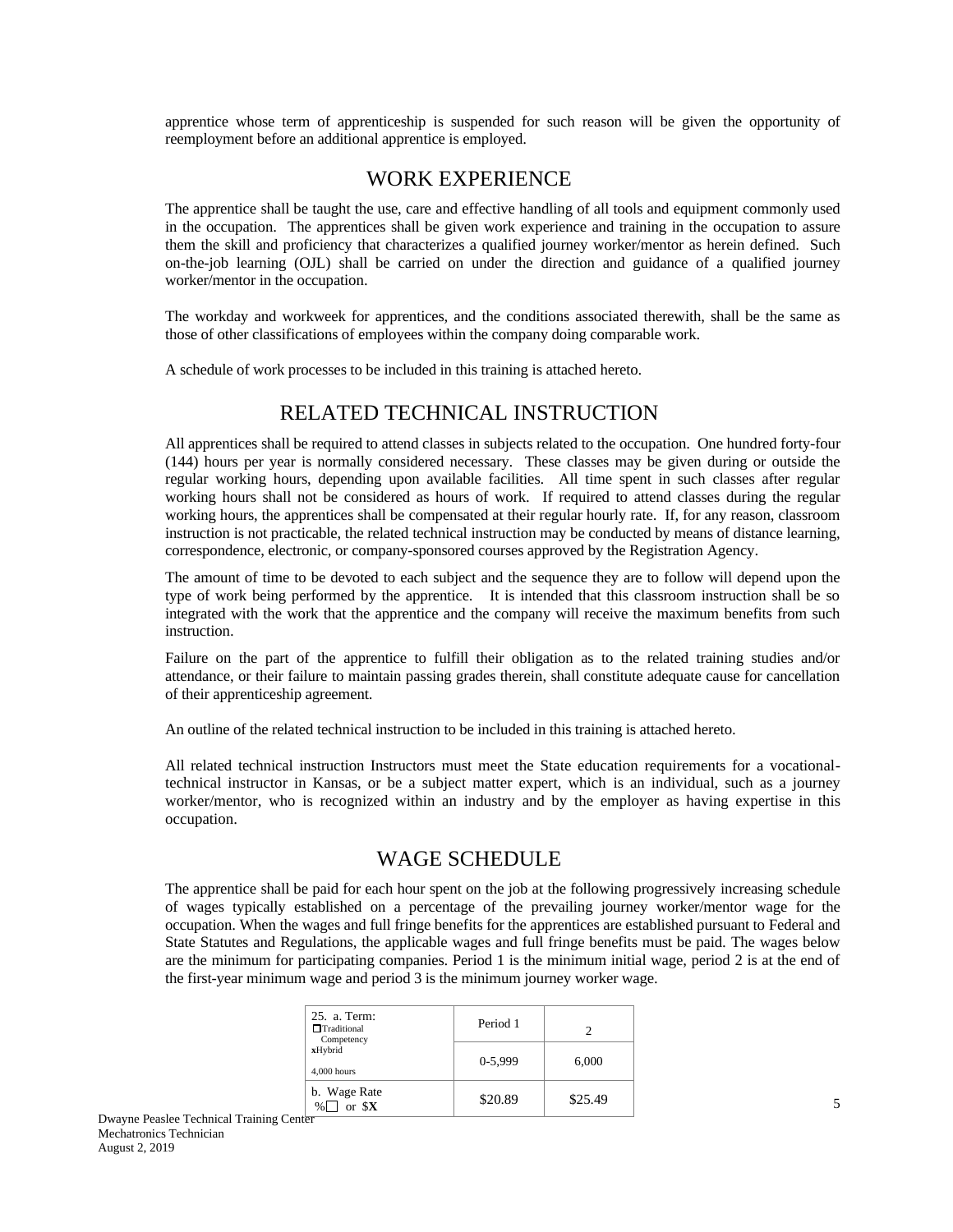(NOTE: At no time may the apprentice's wage rate be less than that required by any minimum wage law which may be legally applicable.)

The journey worker/mentor minimum wage rate as of **August 2, 2019** is **\$25.49** per hour.

### PERIODIC EXAMINATIONS

<span id="page-5-0"></span>After the probationary period and before each period of advancement, or at any other time when conditions may warrant, the employer or an authorized representative may examine the apprentices to determine whether they have made satisfactory progress. If the apprentices' related training or work progress is found unsatisfactory, they may be required to repeat a process or series of processes in which they are deficient before advancing to the next wage classification. There shall be no more than one (1) additional extended period prior to the next scheduled advancement.

Should it be found that the apprentice does not have the ability or desire to continue the training and become a competent worker, the supervisor should recommend to the employer that the agreement be terminated, and such a finding shall be deemed adequate cause for the canceling of an apprenticeship agreement. The Registration Agency shall be notified in writing of any such cancellation.

#### RATIO

<span id="page-5-1"></span>The ratio of journey worker/mentor to apprentice is the ideal standard for training the maximum number of apprentices while insuring proper supervision, training, safety, and continuity of employment. No more apprentices shall be employed than can be given proper supervision on the job and afforded employment opportunity upon completion of the apprenticeship.

The **minimum** ratio of journey worker/mentor to apprentice shall be one (1) journey worker/mentor to one (3) apprentices.

# PROBATIONARY PERIOD

<span id="page-5-2"></span>The first year of employment for the apprentice, after signing the apprenticeship agreement, shall be a probationary period. During this probationary period, the agreement may be canceled by the Registration Agency upon request of either party thereto. After the probationary period, the agreement may be canceled for due cause. "Due Cause" shall include, but not be limited to, infraction of company rules set up in accordance with company policy, or failure to meet the required standards of proficiency. Apprentices shall be given full credit for such period toward completion of their apprenticeship. The Registration Agency shall be advised promptly of all cancellations and terminations of apprenticeship agreements, whether during or after the probationary period.

An Apprentice will serve only one (1) probationary period throughout the term of this apprenticeship program regardless of transfer(s) to another employer.

# SAFETY AND HEALTH TRAINING

<span id="page-5-3"></span>The employer shall instruct the apprentice in safe and healthful work practices and shall insure that the apprentice is trained in facilities and other environments that are in compliance with either: Occupational Safety and Health standards promulgated by the Secretary of Labor or State standards that have been found to be at least as effective as the Federal standards.

# <span id="page-5-5"></span><span id="page-5-4"></span>QUALIFICATIONS FOR AND SELECTION OF APPRENTICES Qualifications: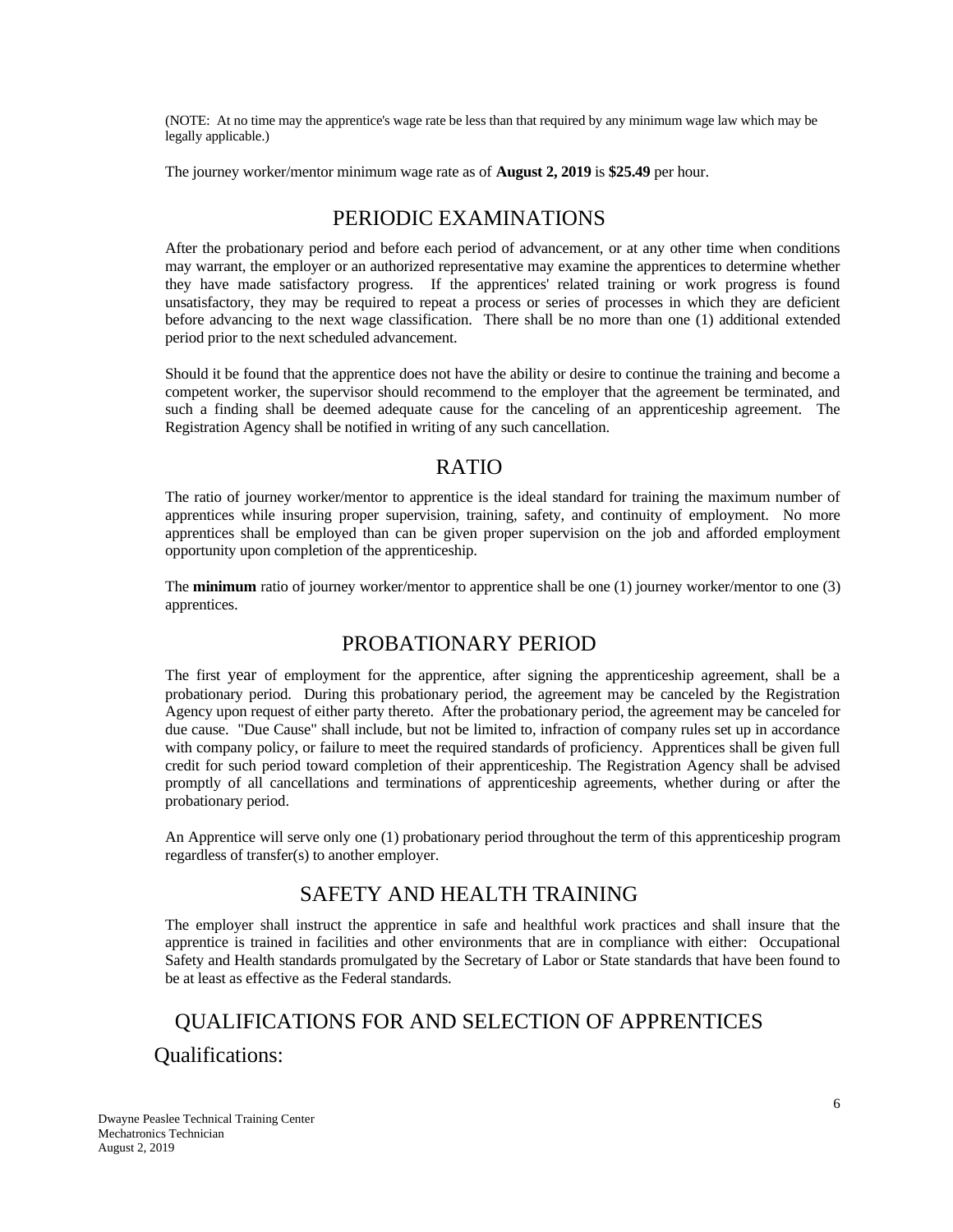Applicants accepted and indentured as apprentices shall meet the following basic qualifications:

- i. Age: All applicants must be at least 18 years of age.
- ii. Education-High School Diploma or equivalent.
- iii. Physical: Applicants must be able to perform the essential functions of the job.
- iv. Score of 3 or greater on all sections of CareerReady 101 assessment

# <span id="page-6-0"></span>Selection:

The recruitment, selection, employment and training of apprentices during their apprenticeship shall be without discrimination because of race, color, religion, national origin or sex. The sponsor will take affirmative action to provide equal opportunity in apprenticeship and will operate the apprenticeship program as required under the Kansas Plan of Equal Employment Opportunity in Apprenticeship and Title 29, Code of Federal Regulations, Part 30 as amended. A program sponsor who employs five (5) or more apprentices shall submit a written Affirmative Action Plan and Selection Procedure to the Registration Agency in conformity with the above regulation. Where appropriate, a sponsor may submit satisfactory evidence of compliance with an equal employment opportunity program providing for the selection of apprentices for affirmative action in apprenticeship including goals and timetables for women and minorities which has been approved as meeting the requirements of Title VII of the Civil Rights Act of 1964 as amended, or Executive Order 11246, as amended.

### APPRENTICESHIP AGREEMENT

<span id="page-6-1"></span>Each apprentice shall be covered by a written apprenticeship agreement, signed by the employer and the apprentice. Such agreement shall contain a statement making the terms and conditions of these standards a part of the agreement, as if expressly written therein. For this reason, every apprentice shall read these standards before signing the agreement. A copy of each agreement shall be furnished to the apprentice, to the employer and to the Registration Agency.

The Apprenticeship Agreement does **not** constitute a certification under Title 29 CFR Part 5 for the employment of apprentices on Federally financed or assisted construction projects. Apprenticeship program sponsors are required to obtain a letter of certification from the Registration Agency for each individual project. The letter will identify the program sponsor, trade, project name and project location. It will list the registered apprentices working on the project with the last four (4) digits of their social security number, registration date and the percentage of journey worker/mentor wage rate the apprentice should be paid.

The transfer of an apprentice between apprenticeship programs and within an apprenticeship program must be based on agreement between the apprentice and the affected apprenticeship committees or program sponsors, and must comply with the following requirements:

The transferring apprentice must be provided a transcript of related technical instruction and on-thejob learning by the committee or program sponsor;

Transfer must be to the same occupation; and

A new apprenticeship agreement must be executed when the transfer occurs between program sponsors.

#### CREDIT FOR PREVIOUS EXPERIENCE

<span id="page-6-2"></span>All persons now employed by the company as apprentices will be placed under these apprenticeship standards and their agreements will be registered with the Registration Agency. Apprentices will be given full credit for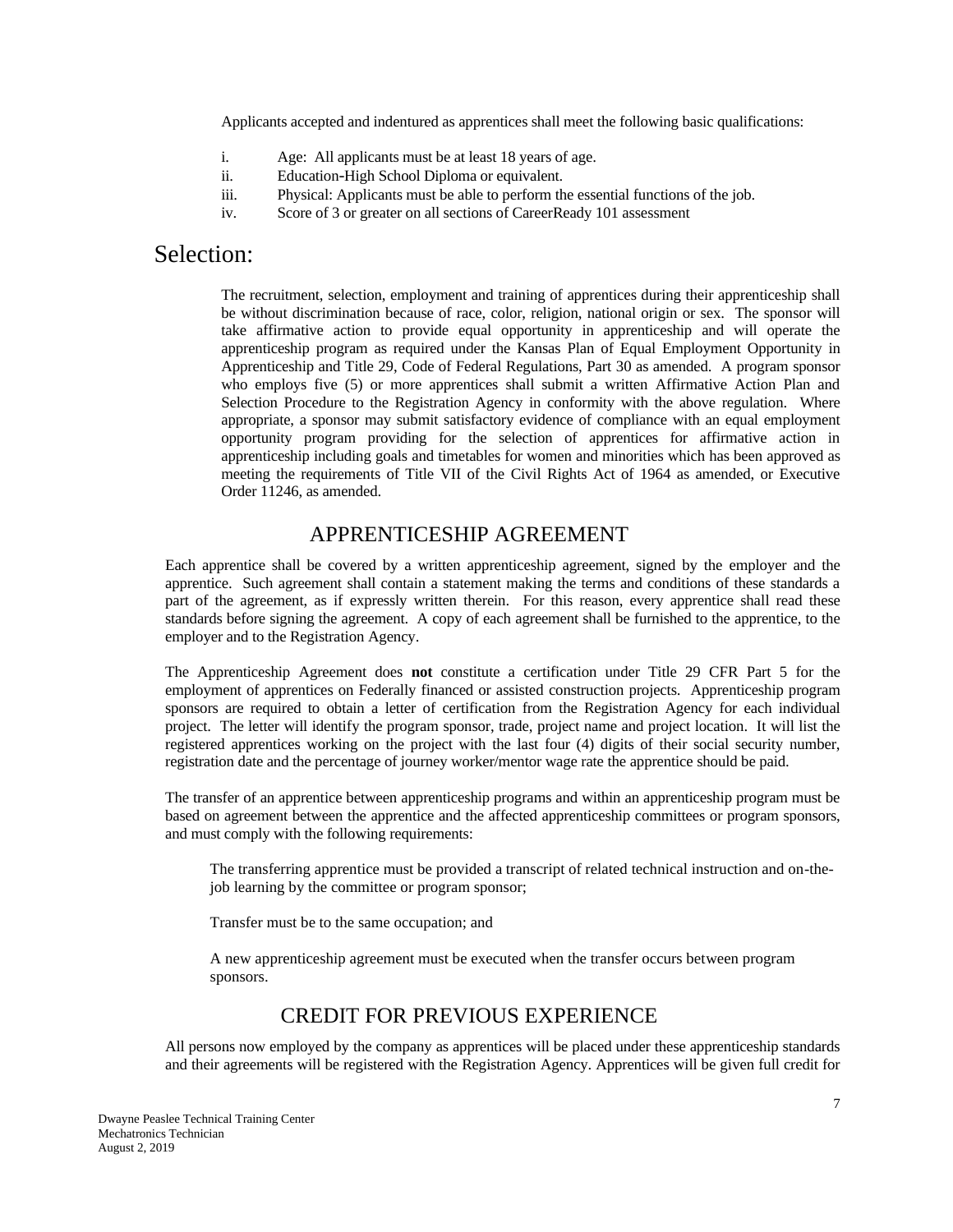the time they have served as such under a verbal or written agreement, whether previously employed by the company or elsewhere, and will be paid at the rate for the period to which such credit advances them.

Grandfathering of Apprentices:

The grandfather privilege pertains to those employees already working in the trade classification wherein apprentice registration is being requested. Apprentices being grandfathered must have been working for the employer for 30 days prior to initial request for registration of program standards.

### SUPERVISION OF APPRENTICES

<span id="page-7-0"></span>Apprentices shall be under the general supervision of the management and under the direct supervision of a qualified journey worker/mentor in this occupation, appointed by the management, to serve as supervisor of apprentices. Such supervisor of apprentices is authorized to move apprentices from one operation to another in accordance with the predetermined schedule of work training, or as the need arises due to operating conditions.

# CERTIFICATE OF COMPLETION

<span id="page-7-1"></span>Upon satisfactory completion of the requirements of the apprenticeship as established herein, the employer shall certify the name of the completing apprentice to the Registration Agency and recommend that a "Completion of Apprenticeship" certificate be issued in the name of the apprentice.

# REGISTRATION OF APPRENTICESHIP STANDARDS

<span id="page-7-2"></span>These standards of apprenticeship will, upon adoption by the employer, be promptly registered and copies filed with the Registration Agency. The employer reserves the right to discontinue the apprenticeship program at any time as set forth herein, including any modifications or amendments thereto. The Registration Agency shall be notified promptly of any decision to cancel the program.

These standards of apprenticeship may be amended at any time provided that no amendment or modification adopted shall alter any apprenticeship agreement in force at the time of such change without the consent of the apprentice involved. Such amendment shall be submitted to the Registration Agency before being placed in effect. A copy of each amendment adopted will also be furnished to each apprentice employed by the company.

# NOTICE TO REGISTRATION AGENCY

<span id="page-7-3"></span>The Registration Agency shall be notified promptly of all new indentures, suspensions for any reason, reinstatements, cancellations, and completions.

Cancelation of apprenticeship agreements during the probationary period will not have an adverse impact on a sponsor's completion rate unless there is a consistent pattern of cancelations during the probationary period.

# ADJUSTING DIFFERENCES/COMPLAINT PROCEDURES

<span id="page-7-4"></span>**Title 29 CFR 29.5 (b)(21)** For issues regarding wages, hours, working conditions, and other issues that may be covered by a Collective Bargaining Agreement, if any, apprentices may seek resolution through any applicable grievance and arbitration procedures contained in the articles of a CBA.

The Sponsor will hear and resolve all complaints of violations concerning the Apprenticeship Agreement and the Registered Apprenticeship Standards, for which written notification is received within fifteen (15) days of violations. The Sponsor will make such rulings as it deems necessary in each individual case and within thirty (30) days of receiving the written notification. Either party to the Apprenticeship Agreement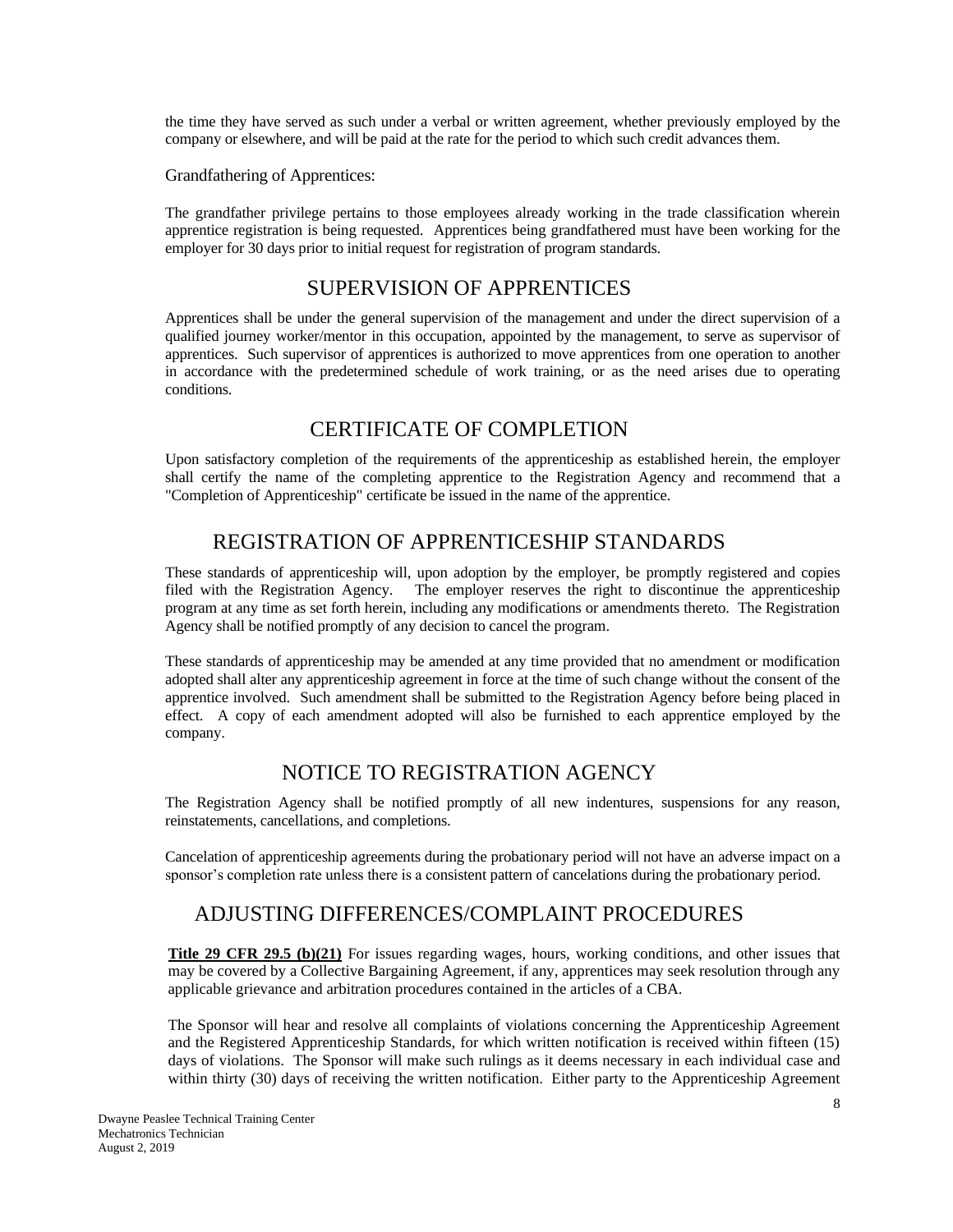may consult with the Registration Agency for an interpretation of any provision of these Standards over which differences occur. The name and address of the appropriate authority to receive, process and make disposition of complaints is: Peaslee Tech, 2920 Haskell Ave, Lawrence, KS 66046.

**Title 29 CFR 30.11** Any apprentice or applicant for apprenticeship who believes that he/she has been discriminated against on the basis of race, color, religion, national origin, or sex, with regard to apprenticeship or that the equal opportunity standards with respect to his/her selection have not been followed in the operation of a Registered Apprenticeship program, may personally or through an authorized representative, file a complaint with the Registration Agency or, at the apprentice or applicant's election, with the private review body established by the program sponsor (if applicable).

 The complaint will be in writing and will be signed by the complainant. It must include the name, address, and telephone number of the person allegedly discriminated against, the program sponsor involved, and a brief description of the circumstances of the failure to apply equal opportunity standards.

The complaint must be filed not later than one hundred eighty (180) days from the date of the alleged discrimination or specified failure to follow the equal opportunity standards, and in the case of complaints filed directly with the review body designated by the program sponsor to review such complaints, any referral of such complaint by the complainant to the Registration Agency must occur within the time limitation stated above or thirty (30) days from the final decision of such review body, whichever is later. The time may be extended by the Registration Agency for good cause shown.

Complaints of harassment in the Registered Apprenticeship program may be filed and processed under Title 29, CFR, Part 30, and the procedures as set forth above.

The Sponsor will provide written notice of their complaint procedure to all applicants for apprenticeship and all apprentices.

#### CONFORMANCE WITH STATE AND FEDERAL LAWS

<span id="page-8-0"></span>No section of these standards of apprenticeship shall be construed as permitting violation of any law of the State of Kansas or of the United States.

#### MAINTENANCE OF RECORDS

<span id="page-8-1"></span>The employer shall maintain complete records on each apprentice, covering all details of their selection and apprenticeship, including work progress, attendance and progress in related training.

The employer will also maintain complete records of the selection process applied to each applicant for apprenticeship for at least five (5) years from the date of application.

### CONSULTANT

<span id="page-8-2"></span>Advice and assistance in the successful operation of this apprenticeship program will be available at any time, upon request by the employer, from representatives of the Kansas Department of Commerce - State Apprenticeship Office.

Contact information:

Chastity Troxel State Manager: Registered Apprenticeship Programs 6 W Peoria Paola, Ks 66071 316.218.7142 [Chastity.Troxel@ks.gov](mailto:Chastity.Troxel@ks.gov)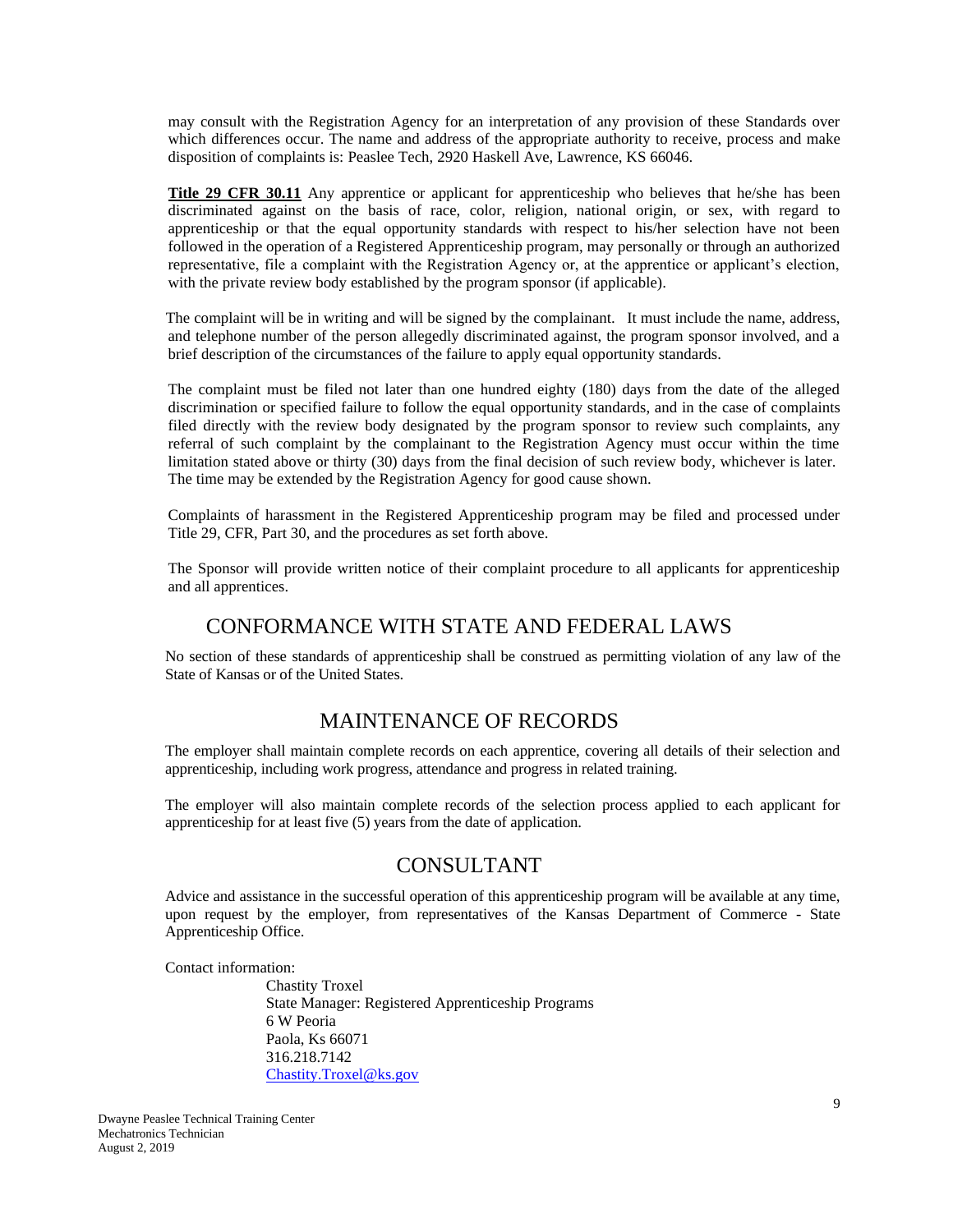#### [www.ksapprenticeship.org](http://www.ksapprenticeship.org/)

#### <span id="page-9-0"></span>WORK EXPERIENCE

The apprentice is responsible for the documentation of all work experience and will provide this documentation to the sponsor to verify satisfactory progress through the apprenticeship program. The apprentice shall be taught the use, care and effective handling of all tools and equipment commonly used in the occupation. The apprentices shall be given work experience and training in the occupation to assure them the skill and proficiency that characterizes a qualified journey worker/mentor as herein defined. Such on-the-job learning (OJL) shall be carried on under the direction and guidance of a qualified journey worker/mentor in the occupation. No apprentice will be allowed to work overtime if it interferes with attendance with apprentice's RTI.

 The workday and workweek for apprentices, and the conditions associated therewith, shall be the same as those of other classifications of employees within the company doing comparable work.

<span id="page-9-1"></span>A schedule of work processes to be included in this training is attached hereto.

#### ON-THE-JOB LEARNING

#### **Structured On-the Job Learning** (6,000 hours)

#### PRELIMINARY WORK (240 hours):

o Learning the names and uses of the equipment used in the trade: Kind, size and use of cable, wire, boxes, conduits, and fittings, switches, receptacles, service switches, cutouts, etc.

o Learning the names and uses of the various tools used in assembling this material, care of these tools, and other instructions necessary to familiarize the apprentice with the material and tools of the trade.

#### GENERAL INDUSTRIAL MAINTENANCE (2,800):

- o Repair and installation of:
- o Pneumatic and hydraulic systems
- o Material handling equipment
- o Equipment alignment
- o Equipment controls
- o Machine safety devices
- o Layout and Fabrication
- o Basic design of repair and installation fabrication
- o Layout of repair and installation fabrication
- o Cutting and welding of repair and installation fabrication
- o Turning and milling of repair and installation fabrication
- o General electrical installations
- o Laying out various outlets, switches, receptacles, and other details of the job, from

blueprints or by direction of foreman. Cutting wire, cable, conduit, and raceway,

threading and reaming conduit.

o Installing various kinds of wires, cables, and conduits.

o Assisting in preparing lists of materials used, including names, number of pieces, or number of feet, etc., for office records.

o Installing proper size and types of fuses for each circuit

- o Installing and connecting various kinds of electrical utilization equipment
- o Troubleshooting and equipment maintenance
- o Analysis and diagnosis of manufacturing equipment malfunctions
- o Tracing the polarity of conductors and devices
- o Testing the circuit for grounds and shorts and locating and correcting job defects.
- o Use proper testing equipment and meters
- o Proper lubrication and adjustment of manufacturing equipment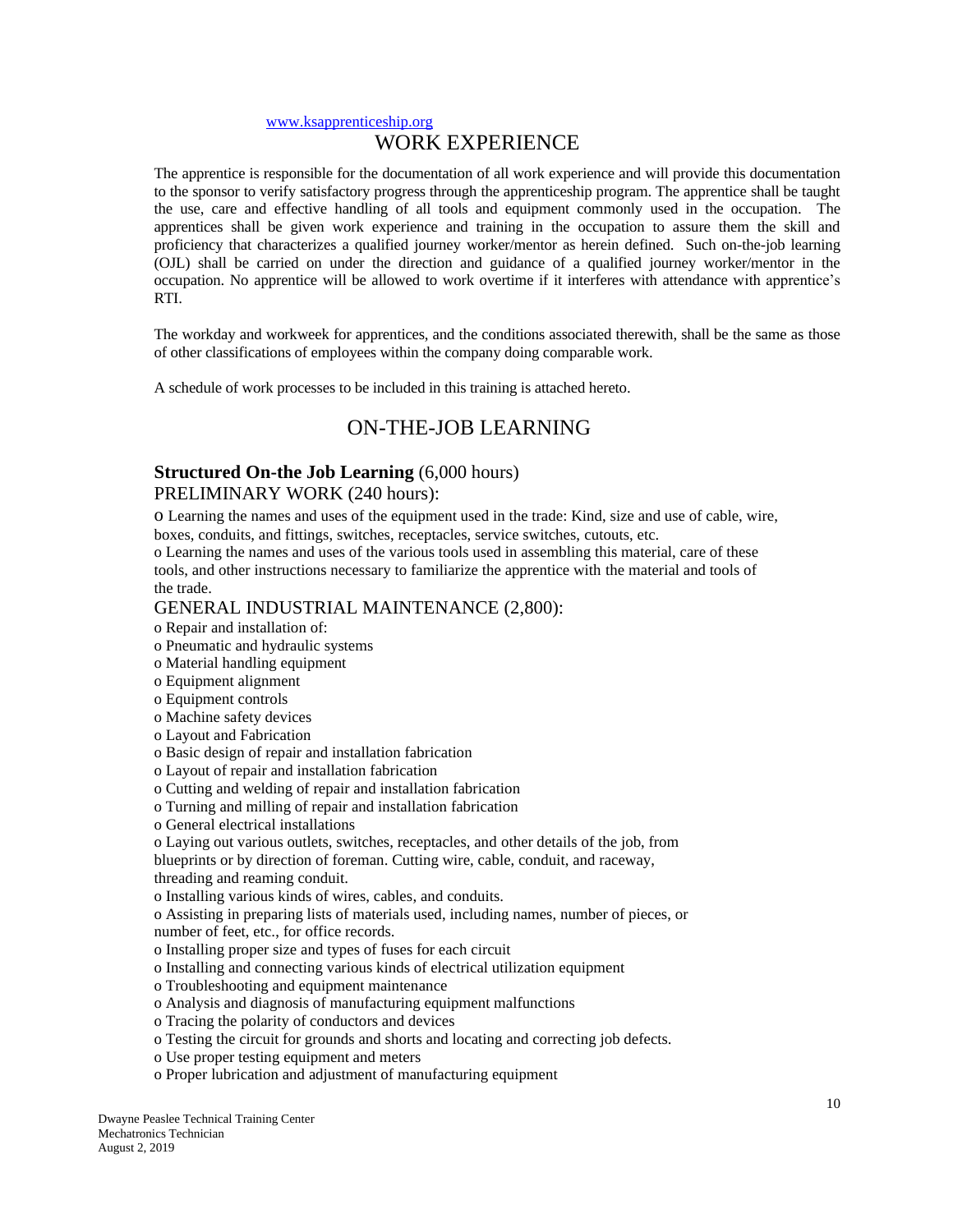o Use of diagnostic equipment

#### MOTORS & CONTROLLERS (460 hours)

o Installing over-load devices

o Install proper disconnecting means

o Installing over-current devices

o Checking for proper installation and rotation

o Installation of circuits, terminations to motor leads and disconnects

o Analyzing motor circuits and troubleshooting

o Installing pushbuttons, pilot lights, relays, timing devices, and interlocking controls

o Installing and operating of Programmable Logic Controls

#### LOW PRESSURE CHILLER SYSTEMS (500 HOURS)

o Routine maintenance

o Troubleshooting

o Installation and removal

#### AUTOMATED SYSTEMS MAINTENANCE & REPAIR (1,200 HOURS)

o Maintain automated systems controls

o Troubleshoot automated systems controls

o Repair automated systems controls

INTEGRATION PLANNING (300 HOURS)

#### INTEGRATION (500 HOURS)

o Prepare environment

o Installation of automation components (HDMI, PLC, Robots)

o Develop work aids

<span id="page-10-0"></span>o Assist in the preparation of operators

# RELATED TECHNICAL INSTRUCTION

All apprentices shall be required to attend classes in subjects related to the occupation. One hundred forty-four (144) hours per year is normally considered necessary. These classes may be given during or outside the regular working hours, depending upon available facilities. All time spent in such classes after regular working hours shall not be considered as hours of work. If required to attend classes during the regular working hours, the apprentices shall be compensated at their regular hourly rate. If, for any reason, classroom instruction is not practicable, the related technical instruction may be conducted by means of distance learning, correspondence, electronic, or company-sponsored courses approved by the Registration Agency.

The amount of time to be devoted to each subject and the sequence they are to follow will depend upon the type of work being performed by the apprentice. It is intended that this classroom instruction shall be so integrated with the work that the apprentice and the company will receive the maximum benefits from such instruction.

The apprentice is responsible for the documentation of all related technical instruction obtained on behalf of the program and will provide this documentation to the sponsor to verify satisfactory progress through the apprenticeship program.

Failure on the part of the apprentice to fulfill their obligation as to the related training studies and/or attendance, or their failure to maintain passing grades therein, shall constitute adequate cause for cancellation of their apprenticeship agreement.

An outline of the related technical instruction to be included in this training is attached hereto.

All related technical instruction Instructors must meet the State education requirements for a vocationaltechnical instructor in Kansas, or be a subject matter expert, which is an individual, such as a journey